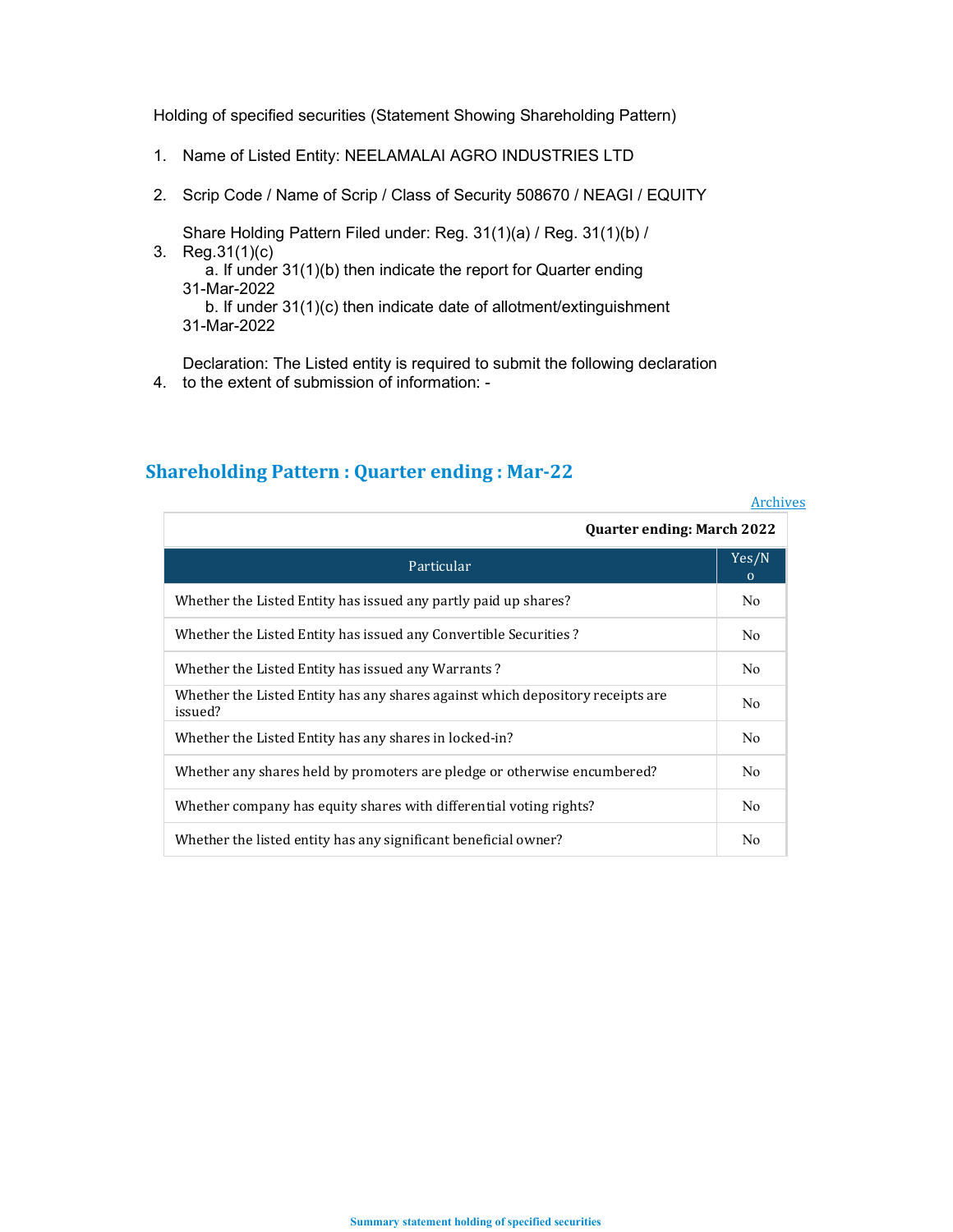| Category of<br>shareholder                  | No. of<br>shareholders | No. of<br>fully paid<br>up equity<br>shares<br>held | Total no.<br>shares<br>held | <b>Shareholding</b><br>as a % of total<br>no. of shares<br>(calculated as<br>per SCRR,<br>1957)As a %<br>of $(A+B+C2)$ | No. of<br>Voting<br>Rights | Total<br>as a $%$<br>$\alpha$ f<br>Total<br>Voting<br>right | No. of equity<br>shares held in<br>dematerialized<br>form |
|---------------------------------------------|------------------------|-----------------------------------------------------|-----------------------------|------------------------------------------------------------------------------------------------------------------------|----------------------------|-------------------------------------------------------------|-----------------------------------------------------------|
| (A)<br>Promoter &<br>Promoter<br>Group      | $\overline{2}$         | 4,43,163                                            | 4,43,163                    | 71.24                                                                                                                  | 4,43,163                   | 71.24                                                       | 4,43,163                                                  |
| (B) Public                                  | 1,056                  | 1,78,899                                            | 1,78,899                    | 28.76                                                                                                                  | 1,78,899                   | 28.76                                                       | 1,01,265                                                  |
| (C1) Shares<br>underlying<br><b>DRs</b>     |                        |                                                     |                             | 0.00                                                                                                                   |                            | 0.00                                                        |                                                           |
| (C2) Shares<br>held by<br>Employee<br>Trust |                        |                                                     |                             | 0.00                                                                                                                   |                            | 0.00                                                        |                                                           |
| $(C)$ Non<br>Promoter-<br>Non Public        |                        |                                                     |                             | 0.00                                                                                                                   |                            | 0.00                                                        |                                                           |
| <b>Grand Total</b>                          | 1,058                  | 6,22,062                                            | 6,22,062                    | 100.00                                                                                                                 | 6,22,062                   | 100.00                                                      | 5,44,428                                                  |

Note:C=C1+C2 Grand Total=A+B+C shareholding Pattern

| NEELAMALAI AGRO INDUSTRIES LTD.                                           |                                                                                                                                                                                                                                                                                                                      |                               |          |          |       |          |  |  |
|---------------------------------------------------------------------------|----------------------------------------------------------------------------------------------------------------------------------------------------------------------------------------------------------------------------------------------------------------------------------------------------------------------|-------------------------------|----------|----------|-------|----------|--|--|
| <b>Scrip Code: 508670</b>                                                 |                                                                                                                                                                                                                                                                                                                      | <b>Quarter Ending: Mar-22</b> |          |          |       |          |  |  |
| Statement showing shareholding pattern of the Promoter and Promoter Group |                                                                                                                                                                                                                                                                                                                      |                               |          |          |       |          |  |  |
| Category of<br>shareholder                                                | Shareholding<br>as a % of total<br>Number of<br>No. of fully<br>no. of shares<br>Nos. of<br>equity shares<br>Total nos.<br>Entity<br>paid up<br>sharehol<br>(calculated as<br>held in<br>shares held<br>Type<br>equity<br>dematerialized<br>per SCRR,<br>ders<br>shares held<br>1957)As a %<br>form<br>of $(A+B+C2)$ |                               |          |          |       |          |  |  |
| A1) Indian                                                                |                                                                                                                                                                                                                                                                                                                      |                               |          |          | 0.00  |          |  |  |
| Individuals/Hindu<br>undivided Family                                     |                                                                                                                                                                                                                                                                                                                      | $\mathbf{1}$                  | 4,14,618 | 4,14,618 | 66.65 | 4,14,618 |  |  |
| <b>AJIT THOMAS</b>                                                        | Promoter                                                                                                                                                                                                                                                                                                             | $\mathbf{1}$                  | 4,14,618 | 4,14,618 | 66.65 | 4,14,618 |  |  |
| Any Other (specify)                                                       |                                                                                                                                                                                                                                                                                                                      | $\mathbf{1}$                  | 28,545   | 28,545   | 4.59  | 28,545   |  |  |
| THE MIDLAND<br><b>RUBBER AND</b><br>PRODUCE COMPANY<br><b>LIMITED</b>     | Promoter<br>Group                                                                                                                                                                                                                                                                                                    | $\mathbf{1}$                  | 28,545   | 28,545   | 4.59  | 28,545   |  |  |
| Sub Total A1                                                              |                                                                                                                                                                                                                                                                                                                      | 2                             | 4,43,163 | 4,43,163 | 71.24 | 4,43,163 |  |  |
| A2) Foreign                                                               |                                                                                                                                                                                                                                                                                                                      |                               |          |          | 0.00  |          |  |  |
| $A = A1 + A2$                                                             |                                                                                                                                                                                                                                                                                                                      | $\overline{2}$                | 4,43,163 | 4,43,163 | 71.24 | 4,43,163 |  |  |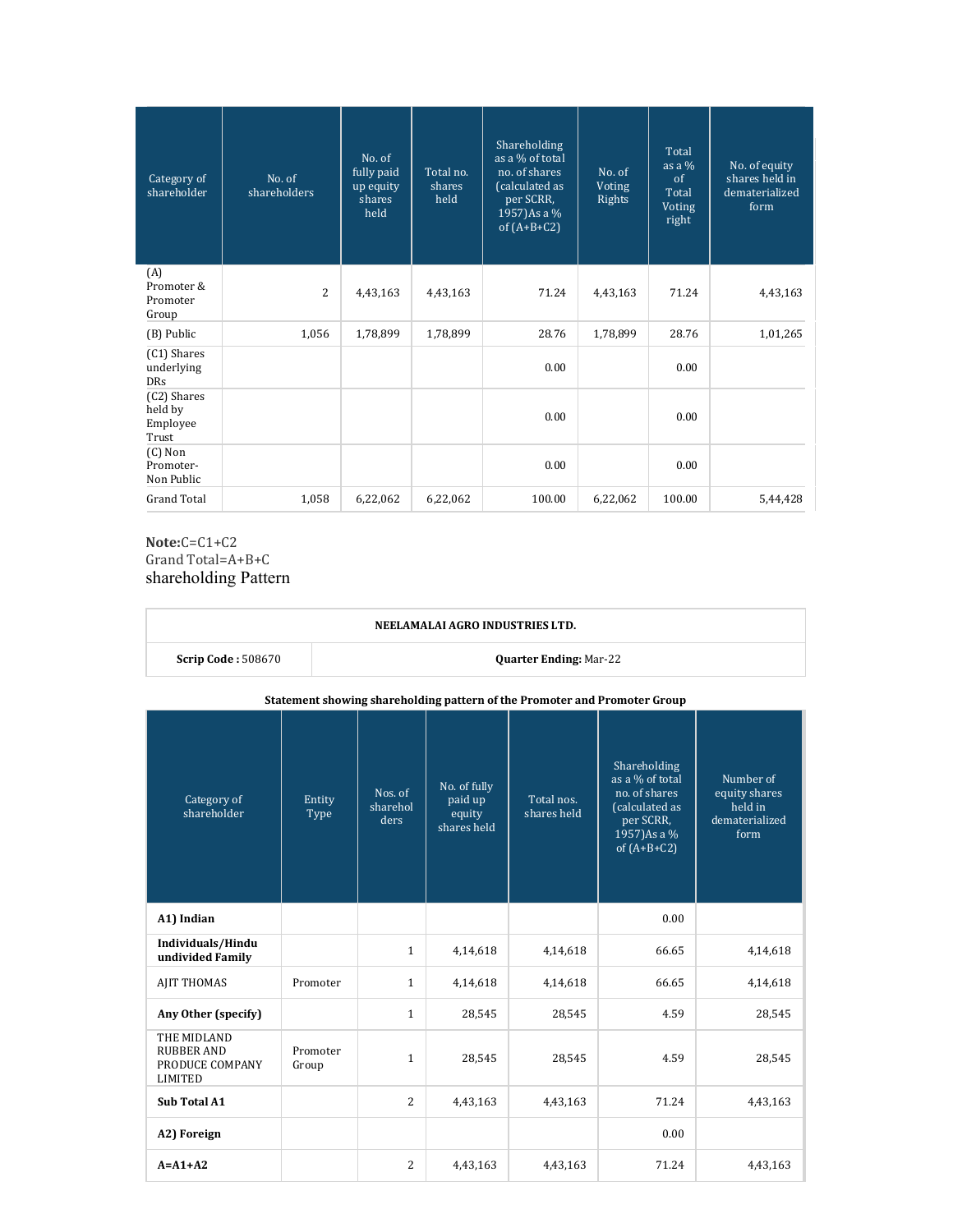#### Shareholding Pattern Public Shareholder

#### NEELAMALAI AGRO INDUSTRIES LTD.

### Scrip Code : 508670 Quarter ending: Mar-22

| Statement showing shareholding pattern of the Public shareholder                                                                    |                       |                                                        |                             |                                                                              |                            |                                                     |                                                                              |
|-------------------------------------------------------------------------------------------------------------------------------------|-----------------------|--------------------------------------------------------|-----------------------------|------------------------------------------------------------------------------|----------------------------|-----------------------------------------------------|------------------------------------------------------------------------------|
| Category & Name<br>of the<br>Shareholders                                                                                           | No. of<br>shareholder | No. of<br>fully<br>paid up<br>equity<br>shares<br>held | Total no.<br>shares<br>held | Shareholding<br>% calculated<br>as per SCRR,<br>1957 As a %<br>of $(A+B+C2)$ | No. of<br>Voting<br>Rights | Total<br>as a $%$<br>of<br>Total<br>Voting<br>right | No. of equity<br>shares held in<br>dematerialized<br>form(Not<br>Applicable) |
| <b>B1) Institutions</b>                                                                                                             | $\bf{0}$              | $\mathbf{0}$                                           |                             | 0.00                                                                         |                            | 0.00                                                |                                                                              |
| <b>Financial</b><br>Institutions/<br><b>Banks</b>                                                                                   | $\overline{7}$        | 4250                                                   | 4,250                       | 0.68                                                                         | 4,250                      | 0.68                                                | 500                                                                          |
| <b>Sub Total B1</b>                                                                                                                 | $\overline{7}$        | 4250                                                   | 4,250                       | 0.68                                                                         | 4,250                      | 0.68                                                | 500                                                                          |
| <b>B2)</b> Central<br>Government/<br><b>State</b><br>Government(s)/<br>President of<br>India                                        | $\bf{0}$              | $\bf{0}$                                               |                             | 0.00                                                                         |                            | 0.00                                                |                                                                              |
| B3) Non-<br><b>Institutions</b>                                                                                                     | $\bf{0}$              | $\bf{0}$                                               |                             | 0.00                                                                         |                            | 0.00                                                |                                                                              |
| <b>Individual share</b><br>capital upto Rs. 2<br>Lacs                                                                               | 1000                  | 130044                                                 | 1,30,044                    | 20.91                                                                        | 1,30,044                   | 20.91                                               | 59,109                                                                       |
| <b>MAHENDRA</b><br>GIRDHARILAL<br>WADHWANI                                                                                          | $\mathbf{1}$          | 8143                                                   | 8,143                       | 1.31                                                                         | 8,143                      | 1.31                                                | 8,143                                                                        |
| Any Other<br>(specify)                                                                                                              | 49                    | 44605                                                  | 44,605                      | 7.17                                                                         | 44,605                     | 7.17                                                | 41,656                                                                       |
| <b>Bodies Corporate</b>                                                                                                             | 21                    | 3616                                                   | 3,616                       | 0.58                                                                         | 3,616                      | 0.58                                                | 1,867                                                                        |
| <b>Foreign Nationals</b>                                                                                                            | $\mathbf{1}$          | 200                                                    | 200                         | 0.03                                                                         | 200                        | 0.03                                                |                                                                              |
| <b>HUF</b>                                                                                                                          | 14                    | 393                                                    | 393                         | 0.06                                                                         | 393                        | 0.06                                                | 393                                                                          |
| <b>IEPF</b>                                                                                                                         | $\mathbf{1}$          | 39276                                                  | 39,276                      | 6.31                                                                         | 39,276                     | 6.31                                                | 39,276                                                                       |
| <b>INVESTOR</b><br><b>EDUCATION AND</b><br><b>PROTECTION</b><br>FUND AUTHORITY<br><b>MINISTRY OF</b><br>CORPORATE<br><b>AFFAIRS</b> | $\mathbf{1}$          | 39276                                                  | 39,276                      | 6.31                                                                         | 39,276                     | 6.31                                                | 39,276                                                                       |
| Non-Resident<br>Indian (NRI)                                                                                                        | 11                    | 120                                                    | 120                         | 0.02                                                                         | 120                        | 0.02                                                | 120                                                                          |
| Trusts                                                                                                                              | $\mathbf{1}$          | 1000                                                   | 1,000                       | 0.16                                                                         | 1,000                      | 0.16                                                |                                                                              |
| Sub Total B3                                                                                                                        | 1049                  | 174649                                                 | 1,74,649                    | 28.08                                                                        | 1,74,649                   | 28.08                                               | 1,00,765                                                                     |
| $B=B1+B2+B3$                                                                                                                        | 1056                  | 178899                                                 | 1,78,899                    | 28.76                                                                        | 1,78,899                   | 28.76                                               | 1,01,265                                                                     |

Details of the shareholders acting as persons in Concert including their Shareholding (No. and %):

Details of Shares which remain unclaimed may be given here along with details such as number of shareholders, outstanding shares held in demat/unclaimed suspense account, voting rights which are frozen etc.

Note

 $(1)$  PAN would not be displayed on website of Stock Exchange(s).

(2) The above format needs to disclose name of all holders holding more than 1% of total number of shares

(3) W.r.t. the information pertaining to Depository Receipts, the same may be disclosed in the respective columns to the extent information available,.